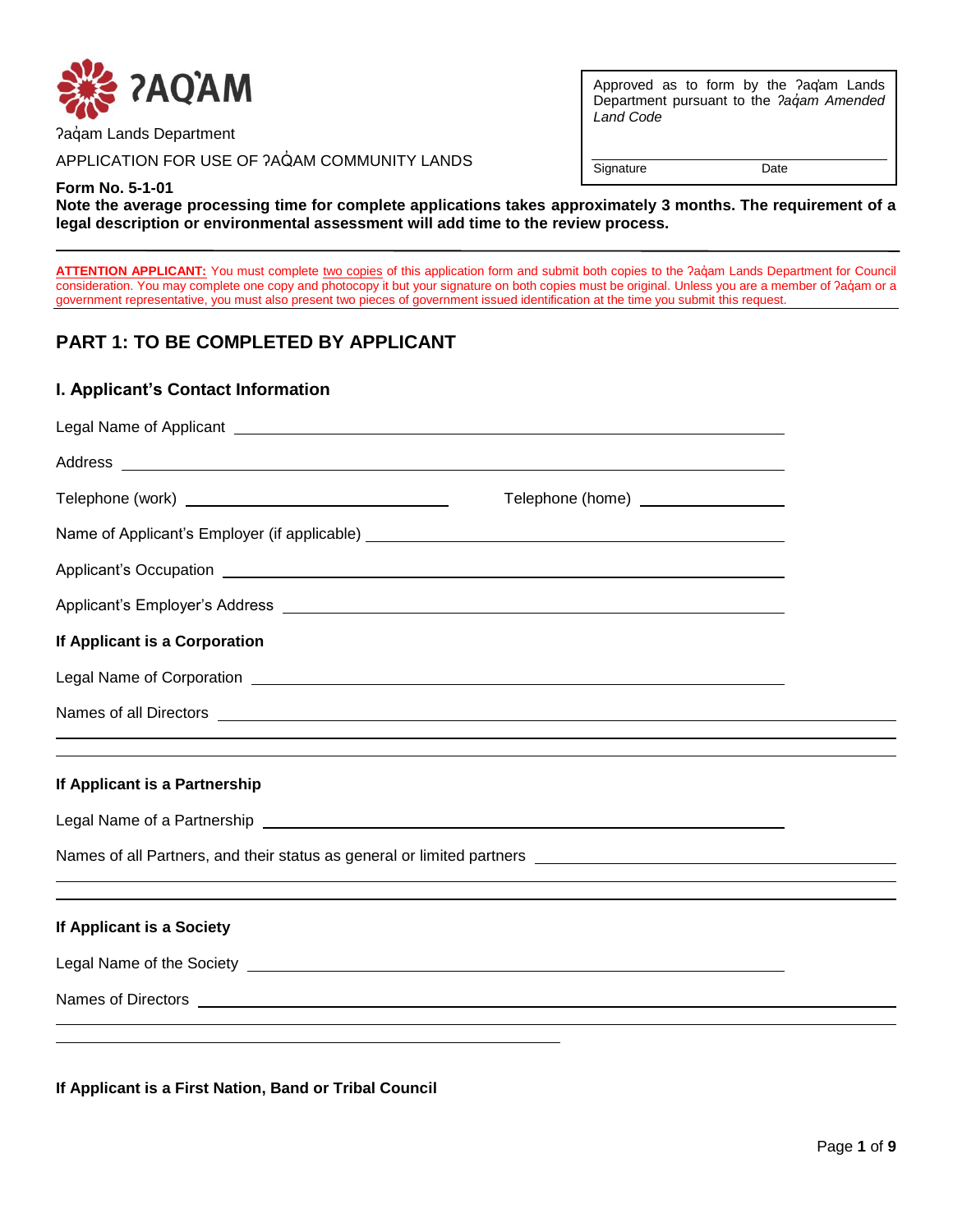Legal Name of First Nation, Band or Tribal Council **If Applicant is the Government of Canada, a Province, Municipality or Other Local Government**

Name of Government Ministry and Minister [*Communical content of Government Ministry and Minister* 

Name of Government Department Letter Controller and the United States of Government Controller

### **II. Project Description**

Project Name:

Describe the general nature of the project and rationale:

Project Overview:

Size of project:

Describe the major components and ancillary activities associated with all phases of the project (e.g. construction, operations, decommissioning):

Description of utilities and infrastructure requirements (new facility, modification to existing facility)

Emissions/Discharge: describe expected emissions, dishcharges, wastes etc.

### **Details of Land Requested for Use**

Name of Reserve \_\_\_\_\_\_\_

**Legal Description**(s) Referencing Either A Registered or Official Plan (*\*A legal description will be required if this application*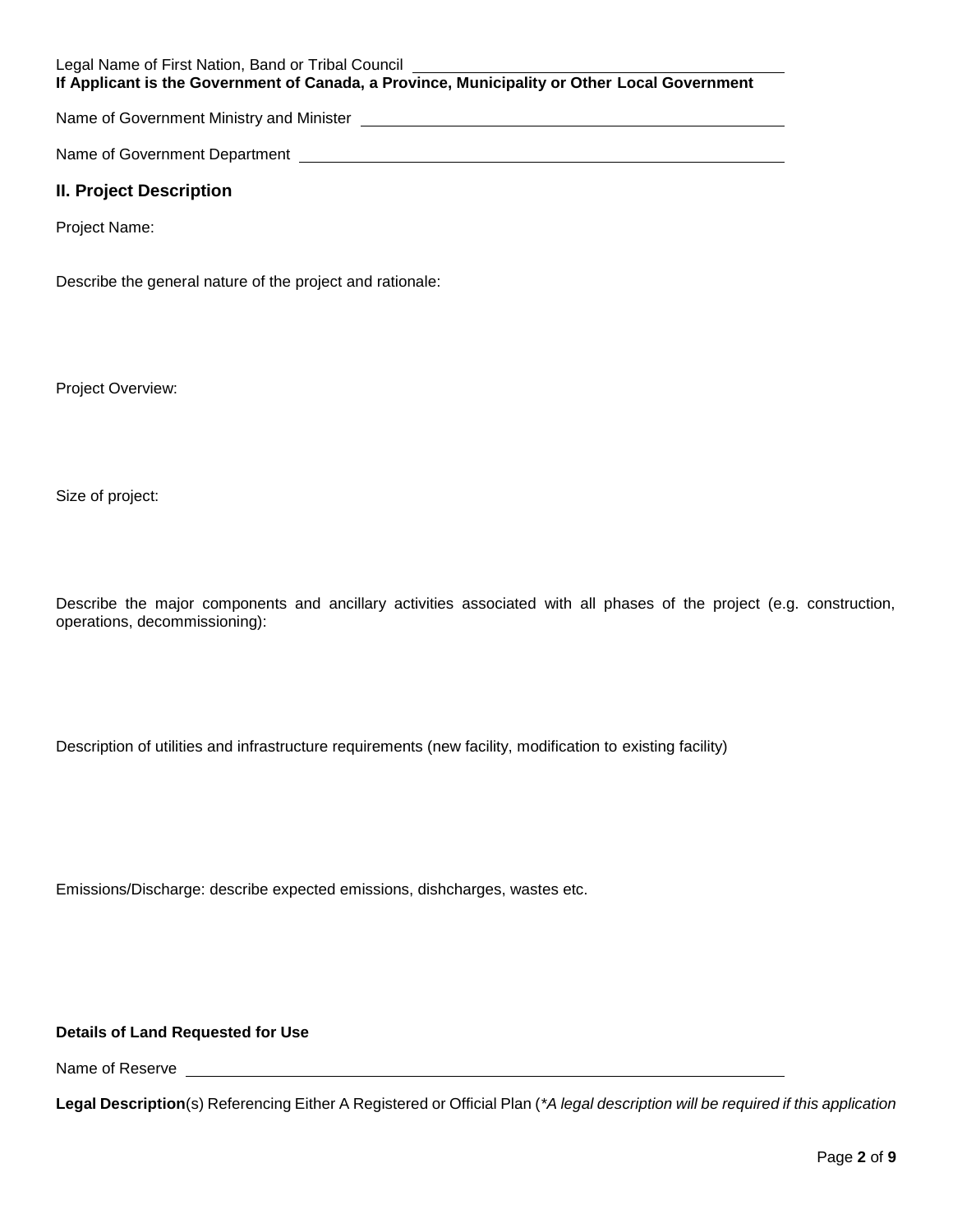*is being made by a person who is not a member for either a lease or licence with a proposed duration of more than ten (10) years, or by any person making an application for an easement*)

You MUST attach to this application a sketch of the land being requested for use. *A "sketch" means a scaled drawing that shows: (a) the proposed licence/permit/easement/etc area, including the distance of the area in width, length and area, (b) the location of any existing and proposed buildings or structures, including the distance between buildings or structures and the distance from lot lines, (c) proposed and existing landscaping and fencing, (d) the location of any watercourses and the distance between watercourses and any existing or proposed buildings or structures, and (e) existing and proposed parking areas, loading spaces and driveways*:

[ ] Yes, sketch attached [ ] No, sketch not attached

List of Known Encumbrances on the Land Requested for Use

| Type of Land Use Requested (select all that apply)                                         |                  |                       |  |  |
|--------------------------------------------------------------------------------------------|------------------|-----------------------|--|--|
| [ ] Licence (min. 2yrs duration)<br>] Permit (max. 5yrs duration, unless you are a member) |                  |                       |  |  |
| [ ] Lease                                                                                  | Easement         |                       |  |  |
| [ ] Right of Way                                                                           |                  |                       |  |  |
|                                                                                            |                  |                       |  |  |
|                                                                                            |                  |                       |  |  |
| <b>Proposed Purpose of Land Use:</b>                                                       |                  |                       |  |  |
| [ ] Commercial                                                                             | Agriculture      | Aquaculture           |  |  |
| [ ] Community                                                                              | ] Transportation | <b>Communications</b> |  |  |
| [ ] Utilities                                                                              | Residential      | ] Industrial          |  |  |
| Other/Comments                                                                             |                  |                       |  |  |

**Provide a Summary of All Potential Environmental and Resource Impacts (Describe the effects of the proposed land use on the land, water, flora and fauna. Use additional pages if necessary)**

#### **Applicant's Signature**

I am the person named as the applicant in Part 1 of this application. I have provided all information contained in Part 1 of this application and I affirm that such information is, to the best of my knowledge, true and correct.

#### APPLICATION DATE

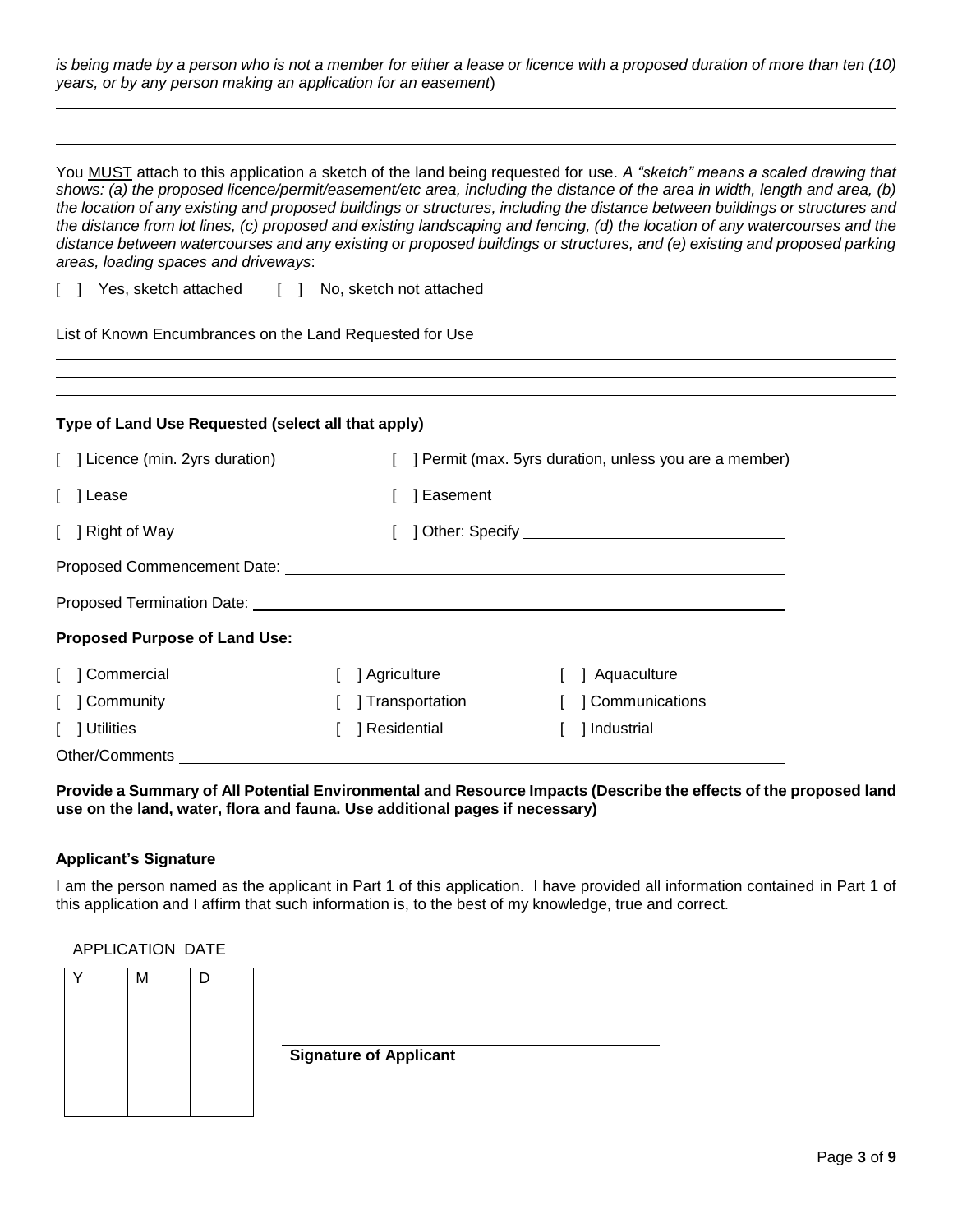# PART 2: TO BE COMPLETED BY THE LANDS DEPARTMENT

|                                                | <b>Receipt of Application</b>                                                                                                                                                                                                        |                                                                                                                                                                                                                                                                                 |  |  |  |  |
|------------------------------------------------|--------------------------------------------------------------------------------------------------------------------------------------------------------------------------------------------------------------------------------------|---------------------------------------------------------------------------------------------------------------------------------------------------------------------------------------------------------------------------------------------------------------------------------|--|--|--|--|
|                                                | Date Received: <u>contract and contract and contract of</u>                                                                                                                                                                          |                                                                                                                                                                                                                                                                                 |  |  |  |  |
|                                                | Received By: <u>example and the set of the set of the set of the set of the set of the set of the set of the set of the set of the set of the set of the set of the set of the set of the set of the set of the set of the set o</u> |                                                                                                                                                                                                                                                                                 |  |  |  |  |
|                                                | Verification of applicant's identity:                                                                                                                                                                                                |                                                                                                                                                                                                                                                                                 |  |  |  |  |
| $\begin{bmatrix} 1 \end{bmatrix}$<br><b>OR</b> | and I verify that he / she is the person whose name appears on this application form.                                                                                                                                                | I personally know the person named in this application. The person named in this application appeared before me                                                                                                                                                                 |  |  |  |  |
| $\begin{bmatrix} 1 \end{bmatrix}$              |                                                                                                                                                                                                                                      | is an employee or Council member of ?aqam who personally knows the person named<br>in this application. The person named in this application appeared before ____________________, who has<br>verified that he / she is the person whose name appears on this application form. |  |  |  |  |
| <b>OR</b><br>$\begin{bmatrix} \end{bmatrix}$   | numbers, photocopy identification and attach to this application):                                                                                                                                                                   | I have viewed two pieces of the applicant's government issued identification as follows (document identification                                                                                                                                                                |  |  |  |  |
|                                                | $\begin{bmatrix} 1 \end{bmatrix}$                                                                                                                                                                                                    |                                                                                                                                                                                                                                                                                 |  |  |  |  |
|                                                | $\begin{bmatrix} 1 \end{bmatrix}$                                                                                                                                                                                                    |                                                                                                                                                                                                                                                                                 |  |  |  |  |
|                                                | $\begin{bmatrix} 1 \end{bmatrix}$                                                                                                                                                                                                    |                                                                                                                                                                                                                                                                                 |  |  |  |  |
|                                                | $\begin{bmatrix} 1 \end{bmatrix}$                                                                                                                                                                                                    |                                                                                                                                                                                                                                                                                 |  |  |  |  |
|                                                | Other (specify):<br>$\begin{bmatrix} 1 \end{bmatrix}$<br>Are the lands being requested for use ?aqam community lands?                                                                                                                |                                                                                                                                                                                                                                                                                 |  |  |  |  |
|                                                | [ ] Yes<br>$[$ ] No                                                                                                                                                                                                                  |                                                                                                                                                                                                                                                                                 |  |  |  |  |
|                                                | Is a Legal Description Required?                                                                                                                                                                                                     |                                                                                                                                                                                                                                                                                 |  |  |  |  |
| $[$ ] Yes                                      | $[$ ] No                                                                                                                                                                                                                             |                                                                                                                                                                                                                                                                                 |  |  |  |  |
|                                                |                                                                                                                                                                                                                                      | Legal Description(s) of Affected ?aqam Lands (Attach Copy of Plan and/or NRCAN Letter of Description of Land)                                                                                                                                                                   |  |  |  |  |
|                                                |                                                                                                                                                                                                                                      | Plan No. ____________<br>Lot No. ________________                                                                                                                                                                                                                               |  |  |  |  |
|                                                |                                                                                                                                                                                                                                      | Plan No. _____________<br>Lot No. ________________                                                                                                                                                                                                                              |  |  |  |  |
|                                                | CLSR ___________________________                                                                                                                                                                                                     | Plan No.<br>Lot No. $\_\_$                                                                                                                                                                                                                                                      |  |  |  |  |
|                                                | whether any identified encumbrances are consistent with the proposed use:                                                                                                                                                            | List known encumbrances on the lands being requested for use, attach relevant documentation and assess                                                                                                                                                                          |  |  |  |  |
|                                                |                                                                                                                                                                                                                                      | ILRS / FNLR No. <u>______________</u>                                                                                                                                                                                                                                           |  |  |  |  |
|                                                |                                                                                                                                                                                                                                      | ILRS / FNLR No.                                                                                                                                                                                                                                                                 |  |  |  |  |
|                                                |                                                                                                                                                                                                                                      | ILRS / FNLR No.                                                                                                                                                                                                                                                                 |  |  |  |  |
|                                                |                                                                                                                                                                                                                                      | List the specific sections or parts of ?agam laws, by-laws and policies that apply to the application, as follows:                                                                                                                                                              |  |  |  |  |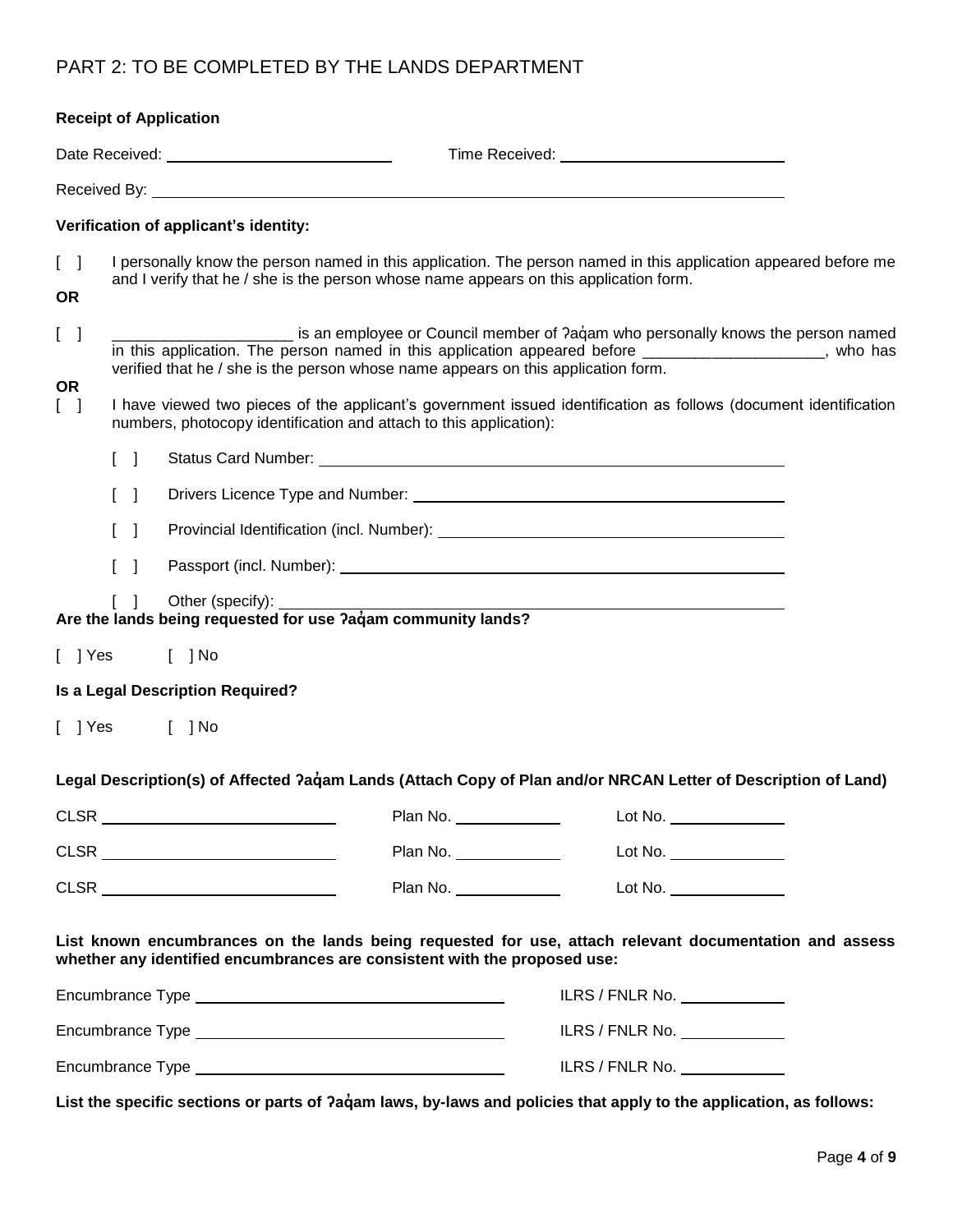| $\Box$ |                                                                                   |
|--------|-----------------------------------------------------------------------------------|
| $\Box$ | Paqam Environmental Management Plan, Section(s): ________________________________ |
| $\Box$ | Pagam Community Land Use Plan, 2016, Section(s):                                  |
| $\Box$ | Pagam Land Management Manual Policy                                               |
| $\Box$ | Strategic Plan                                                                    |
|        | Other (identify): <u>______________</u>                                           |
|        |                                                                                   |

#### **Does the applicant's proposed use of the lands being requested for use require an environmental review or assessment based on Policy 8 of the Lands Management Manual?**

[ ] Yes [ ] No

**List details of any known environmental or contamination concerns with regard to granting the requested use to the applicant:**

**Do the lands being requested for use contain a cultural heritage site as designated in a** *ʔaq̓am Community Land Use Plan, 2016***?**

[ ] Yes [ ] No

If yes, explain:

**Are there any development plans that may be impacted by the granting of the lands being requested for use to the applicant?**

[ ] Yes [ ] No

If yes, explain:

**Site Visit:**

Description of Site (General Location, Proximity to Water Frontage, River, etc.)

Topography (Soil, Ground Cover, Flood Plains, etc.)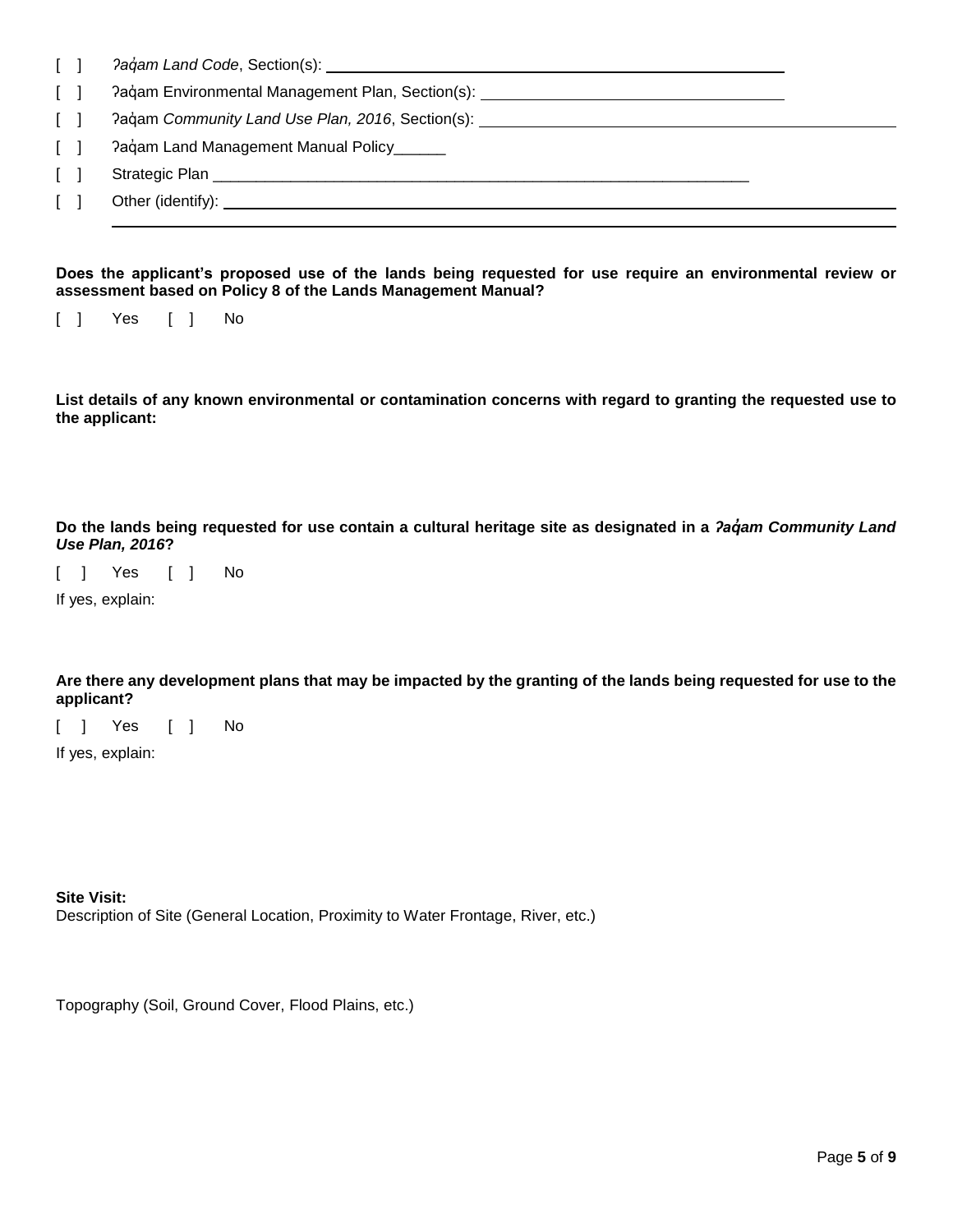Distance to Nearest Community

#### **Available Services**

(specify)

| Water     | I I Yes | - 1 No | Sewer              | I I Yes | 1 No |
|-----------|---------|--------|--------------------|---------|------|
| Power     | I I Yes | 1 No   | Natural Gas        | I I Yes | 1 No |
| Telephone | l Yes   | 1 No   | Garbage collection | I I Yes | 1 No |
| Other     | I IYes  | 1 No   |                    |         |      |

Present Use

**Comments** 

#### **Opinion of Lands Department**

\_\_\_\_\_\_\_\_\_\_\_\_\_\_\_\_\_\_\_\_\_\_\_\_\_\_\_\_\_\_\_\_\_.

I, \_\_\_\_\_\_\_\_\_\_\_\_\_\_\_\_\_\_\_\_\_\_\_\_\_\_\_\_\_\_, am a current employee of the ?aquam Lands Department and my position title is

I have personally verified all information contained in Part 2 of this application.

I affirm that all information contained in Part 2 of this application is, to the best of my knowledge, true and correct.

I have searched the Indian Lands Registry, First Nation Lands Registry and ?agam Lands Department records relating to the parcels affected by this transaction.

I have conducted a site visit of the ?aq̓ am lands being proposed for use in this application.

According to these records, the proposed transaction (*tick applicable box*):

- [ ] will not cause a conflict with existing registered interests; or
- [ ] will cause a conflict with existing registered interests as identified herein.

#### DECLARATION DATE

|             | M                        | D         |
|-------------|--------------------------|-----------|
| <u>YYYY</u> | $\overline{\mathsf{MM}}$ | <b>DD</b> |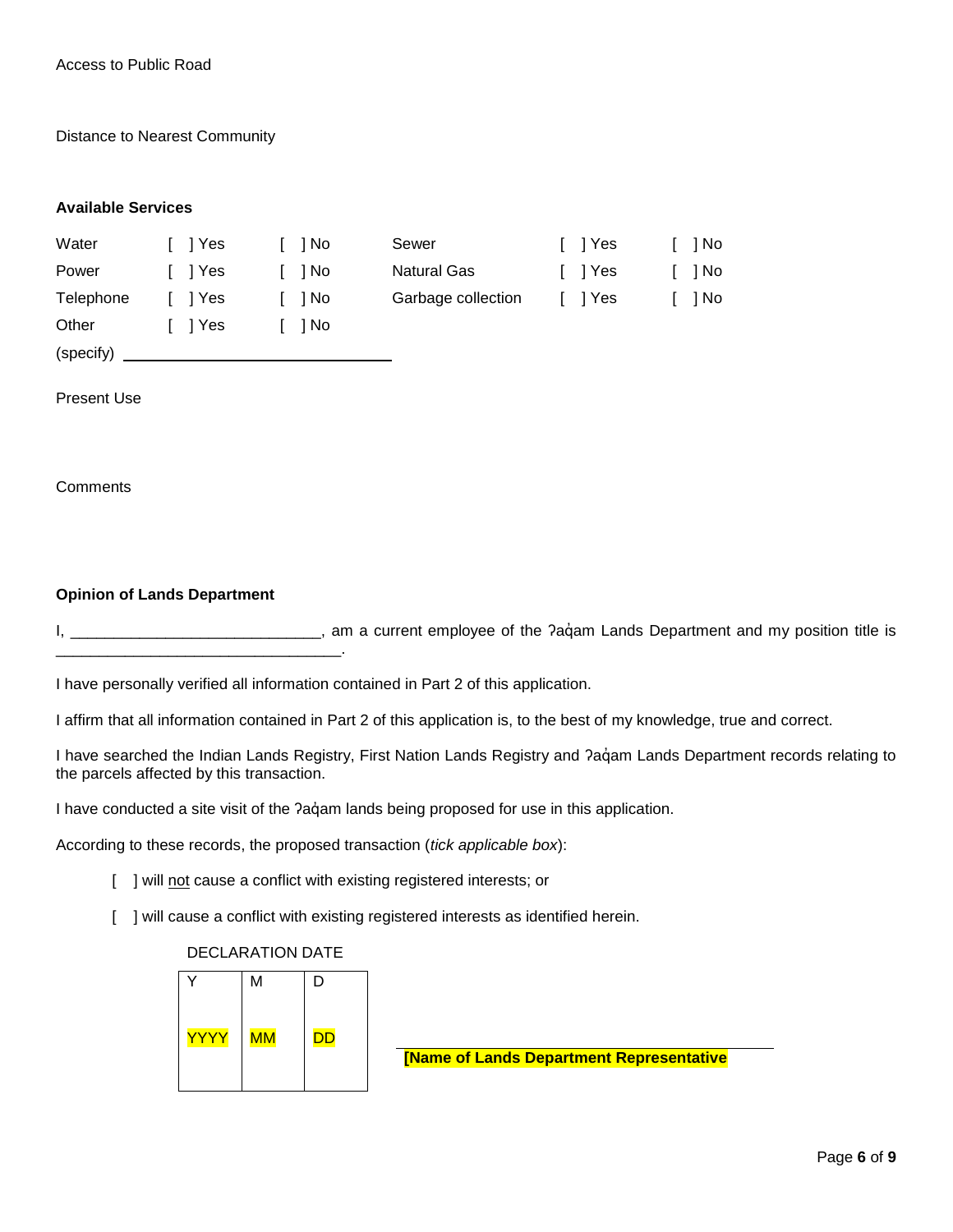# **PART 3: TO BE COMPLETED BY THE LANDS COMMITTEE**

#### **Recommendation of the Lands Committee:**

I, \_\_\_\_\_\_\_\_\_\_\_\_\_\_\_\_\_\_\_\_\_\_\_\_\_\_\_\_\_\_\_, am the current chair of the ?aquam Lands Committee.

On the \_\_\_\_ day of \_\_\_\_\_\_\_\_\_\_\_\_\_\_\_, 20\_\_, the Lands Committee reviewed this application and determined that:

[ ] the Lands Committee is in favour of Council pursuing the grant of this requested use of ?aq̊am lands;

**OR**

[ ] for the following reasons, the Lands Committee is not in favour of Council pursuing the grant of this requested use of ?aqam lands:

#### **Signature of Lands Committee Chair:**

DATE OF LANDS COMMITTEE REVIEW



# **PART 4: TO BE COMPLETED BY COUNCIL**

### **Decision of Council:**

On the \_\_\_\_ day of \_\_\_\_\_\_\_\_\_\_\_\_\_\_\_, 20\_\_, the Council reviewed this application and passed a Band Council Resolution setting out our decision on whether to grant this use of ?aqam lands.

The Band Council Resolution is attached to this application:

[ ] Yes [ ] No

# **PART 5: TO BE COMPLETED BY LANDS DEPARTMENT**

#### **Condition 1:**

|                     | Lands Department Progress Monitoring Schedule:  |  |  |
|---------------------|-------------------------------------------------|--|--|
|                     |                                                 |  |  |
|                     |                                                 |  |  |
|                     | [ ] Documentation not received by required date |  |  |
| <b>Condition 2:</b> |                                                 |  |  |

Type of documentation required: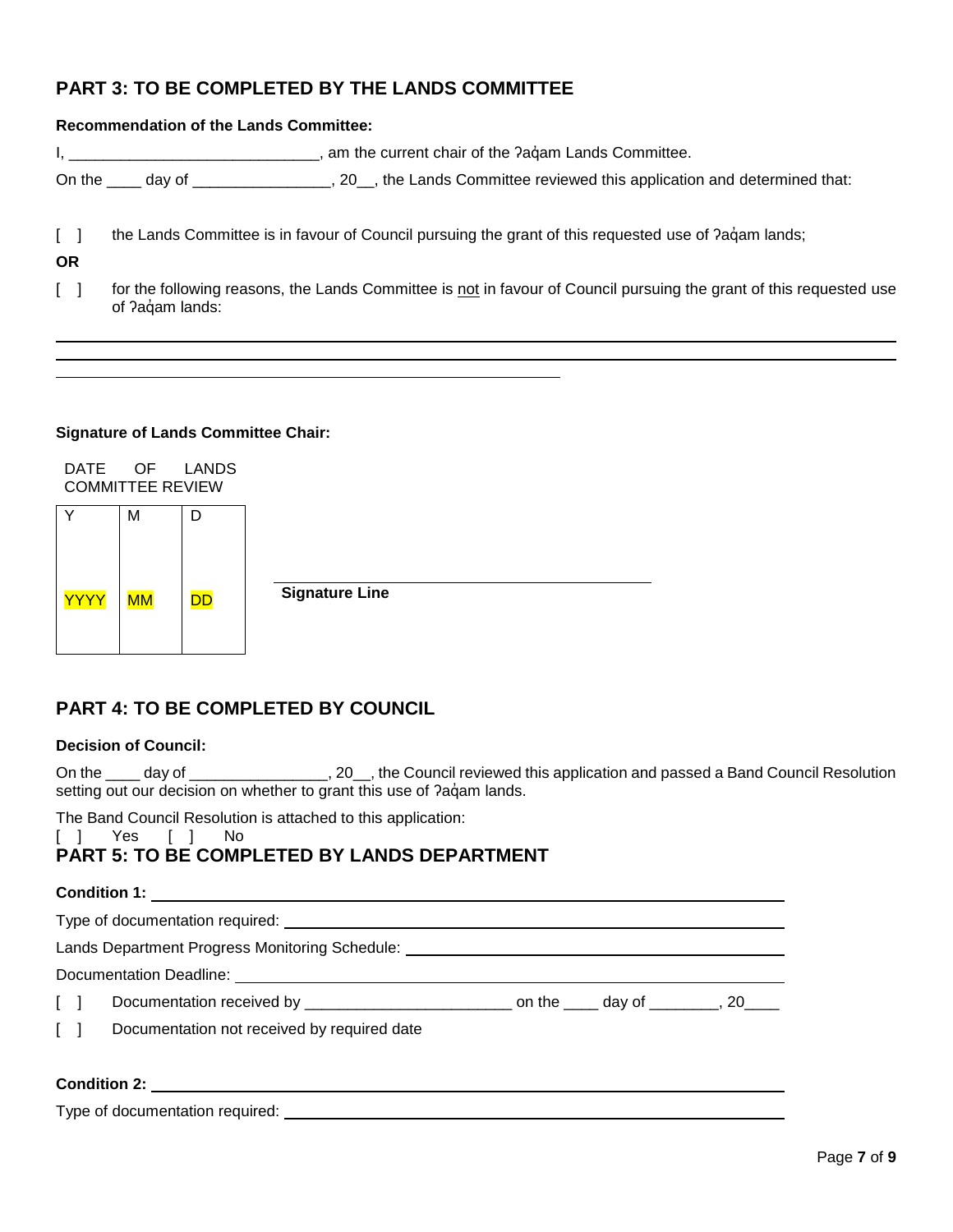|                                   | Lands Department Progress Monitoring Schedule: _________________________________                    |  |  |  |  |
|-----------------------------------|-----------------------------------------------------------------------------------------------------|--|--|--|--|
|                                   |                                                                                                     |  |  |  |  |
| $\begin{bmatrix} 1 \end{bmatrix}$ | Documentation received by ______________________________ on the _____ day of _________, 20_____     |  |  |  |  |
| $\begin{bmatrix} \end{bmatrix}$   | Documentation not received by required date                                                         |  |  |  |  |
| $\begin{bmatrix} 1 \end{bmatrix}$ | Documentation not received by required date                                                         |  |  |  |  |
|                                   |                                                                                                     |  |  |  |  |
|                                   |                                                                                                     |  |  |  |  |
|                                   |                                                                                                     |  |  |  |  |
|                                   | Lands Department Progress Monitoring Schedule: _________________________________                    |  |  |  |  |
|                                   |                                                                                                     |  |  |  |  |
| $\Box$                            |                                                                                                     |  |  |  |  |
| $\begin{bmatrix} \end{bmatrix}$   | Documentation not received by required date                                                         |  |  |  |  |
|                                   |                                                                                                     |  |  |  |  |
|                                   |                                                                                                     |  |  |  |  |
|                                   |                                                                                                     |  |  |  |  |
|                                   | Lands Department Progress Monitoring Schedule: _________________________________                    |  |  |  |  |
|                                   |                                                                                                     |  |  |  |  |
| $\Box$                            | Documentation received by ________________________________ on the ______ day of __________, 20_____ |  |  |  |  |
| $\lceil$                          | Documentation not received by required date                                                         |  |  |  |  |